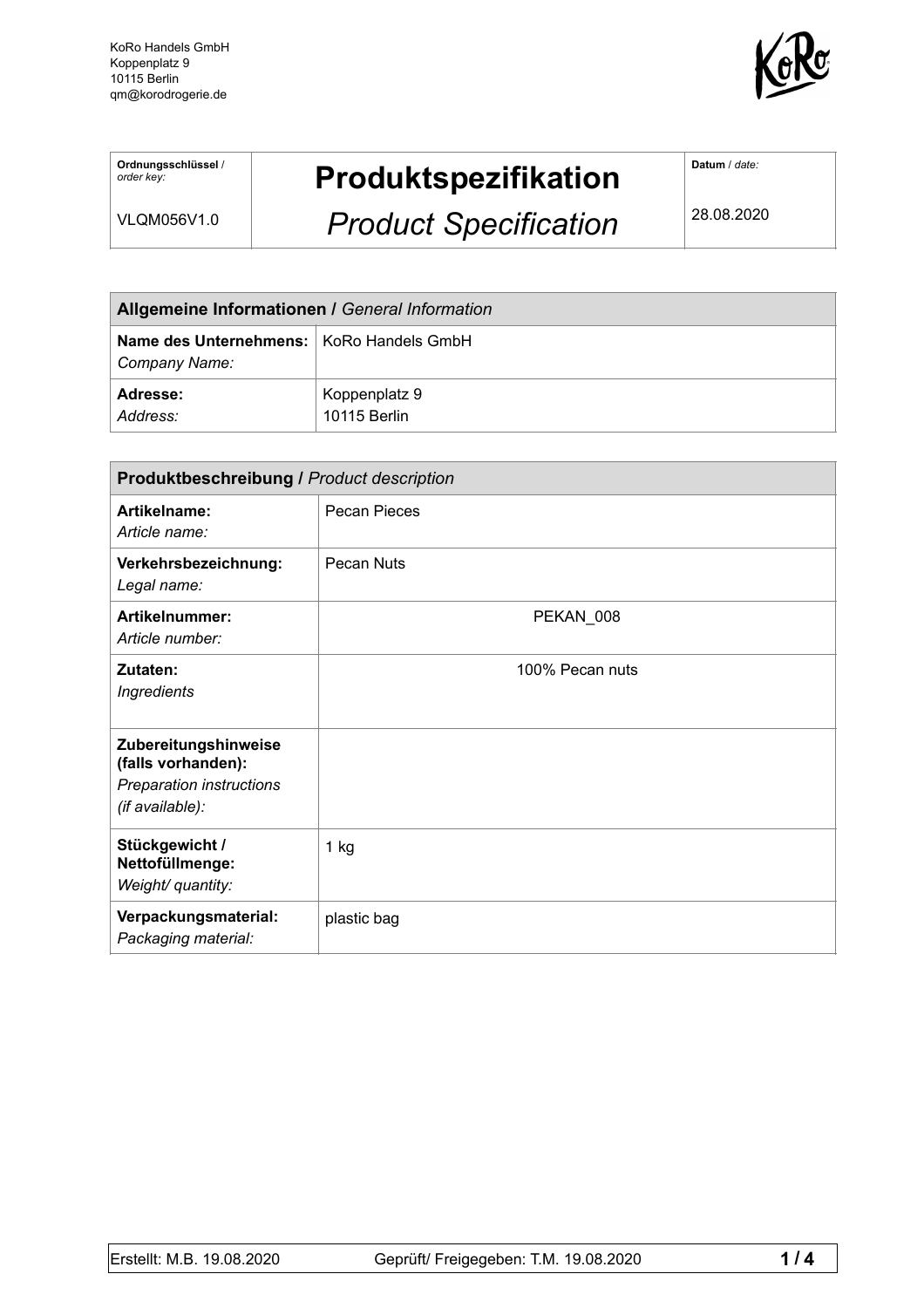

| <b>Produktbeschreibung / Product description</b>               |                                                                                                                             |  |  |
|----------------------------------------------------------------|-----------------------------------------------------------------------------------------------------------------------------|--|--|
| <b>Besondere</b><br>Eigenschaften:<br>Special characteristics: | bio /organic (Öko-Kontrollstelle / organic control body: __<br>$\Box$<br>fairtrade / fairtrade<br>$\Box$<br>x vegan / vegan |  |  |
|                                                                | x vegetarisch / vegetarian<br>$\Box$ glutenfrei / glutenfree                                                                |  |  |
|                                                                | $\Box$ lactosefrei / lactosefree<br>$\Box$ koscher / kosher                                                                 |  |  |
|                                                                | $\Box$ halal / halal<br>andere / others:<br>п                                                                               |  |  |

| Sensorische Beschreibung / Sensorical description |                                                                                                                                  |  |
|---------------------------------------------------|----------------------------------------------------------------------------------------------------------------------------------|--|
| Aussehen / Farbe:<br>Appearance / Colour:         | large pieces of pecan nuts, clean, without the outer shell color of gold to<br>amber, brown, Kernel cream-colored to pale-yellow |  |
| Geschmack:<br>Flavour:                            | without extraneous flavors                                                                                                       |  |
| Geruch:<br>Odour:                                 | without extraneous odors                                                                                                         |  |
| Konsistenz:<br>Texture:                           | firm, characteristic                                                                                                             |  |

| Nährwertangaben pro 100 g / Nutritional information per 100 g  |            |           |
|----------------------------------------------------------------|------------|-----------|
| Energie: I Energy value:                                       | 3002 / 729 | kJ / kcal |
| Fett: I Fat:                                                   | 72         | g         |
| Davon gesättigte Fettsäuren: I of which saturated fatty acids: | 5,6        | g         |
| Kohlenhydrate: I Carbohydrates:                                | 4,4        | g         |
| Davon Zucker: I Of which sugar:                                | 2,2        | g         |
| Ballaststoffe: / Fibre:                                        | 9,5        | g         |
| Eiweiß: / Protein:                                             | 11         | g         |
| Salz: / Salt:                                                  | $0,01$     | g         |
| sonstige Angaben: / other values:                              |            |           |
|                                                                |            |           |
|                                                                |            |           |
|                                                                |            |           |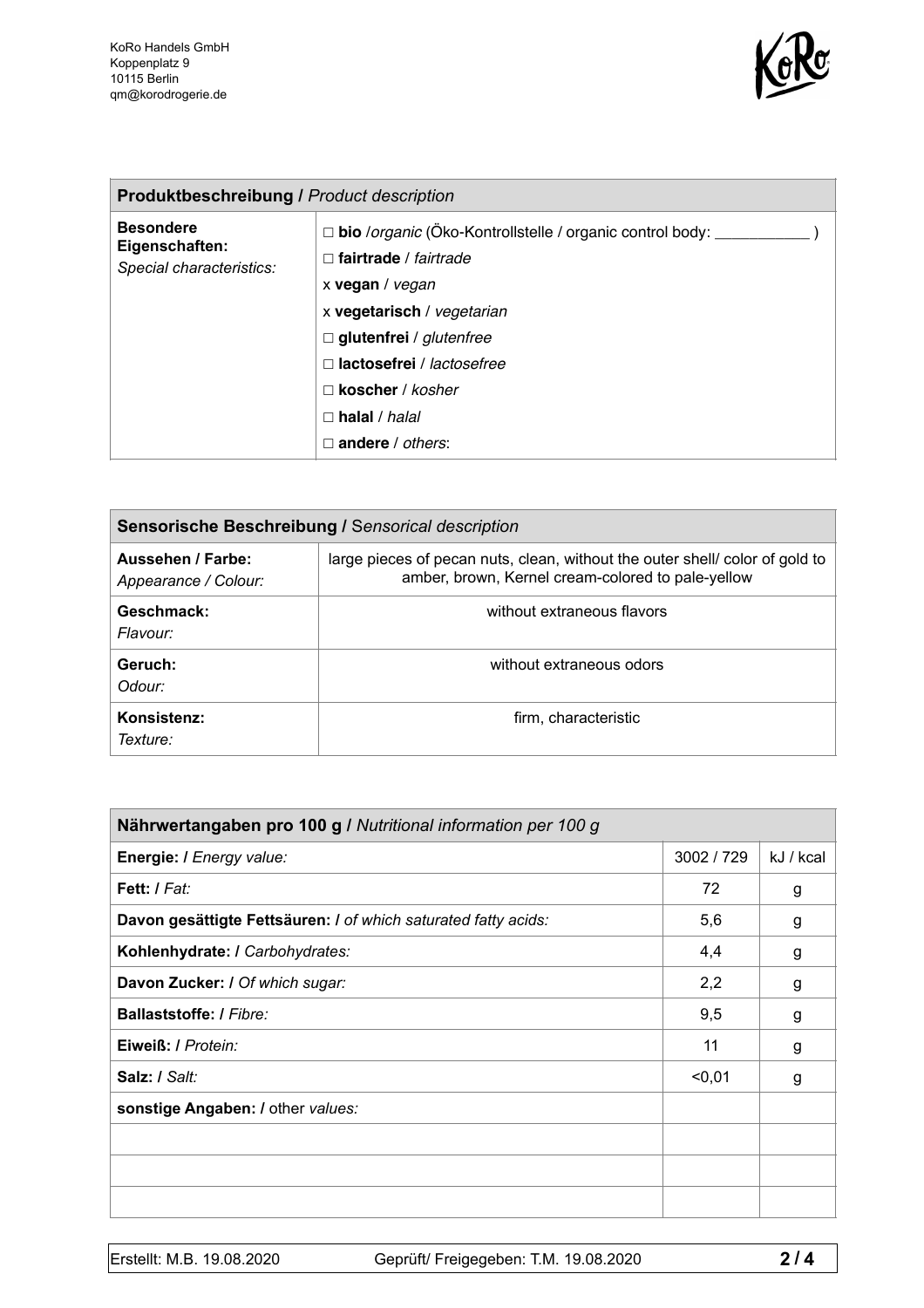

| Lagerung und Haltbarkeit / Storage and Shelf Life             |                                                                                                                                                                                            |  |
|---------------------------------------------------------------|--------------------------------------------------------------------------------------------------------------------------------------------------------------------------------------------|--|
| Optimale<br>Lagerungsbedingungen:<br>Storage recommendations: | Temperature max. 25°C, max. 70% of relative humidity. Clean and dry<br>rooms, without foreign odours, free from rodents and insects.<br>Segregation of product to avoid cross-cotamination |  |
| Mindesthaltbarkeit:<br>Expected shelf life:                   | 12 months                                                                                                                                                                                  |  |

## **Allergenkennzeichnung gemäß LMIV 1169 / 2011 /** *Allergen Declaration according to EU Regulation 1169 / 2011*

**Legende:** *Key* 

*a.* **Allergen ist in der Rezeptur enthalten /** *Allergen contained in recipe* 

- *b.* **Risiko der Kreuzkontamination ist möglich /** *Possible risk of cross contamination*
- **c. Allergen ist in der Rezeptur nicht enthalten /** *Allergen not contained in recipe*

|                                                     | a            | b      | C            |
|-----------------------------------------------------|--------------|--------|--------------|
| Glutenhaltiges Getreide / gluten-containing cereals | $\Box$       | $\Box$ | X            |
| Krustentiere / Crustaceans:                         | $\Box$       | $\Box$ | $\mathsf{x}$ |
| Ei / Egg                                            | $\Box$       | $\Box$ | $\mathsf{x}$ |
| Fisch / Fish                                        | $\Box$       | $\Box$ | X            |
| Soja / Soy                                          | $\Box$       | $\Box$ | $\mathsf{x}$ |
| Milch (Laktose) / Milk (lactose)                    | $\Box$       | $\Box$ | $\mathsf{x}$ |
| Erdnüsse / Peanuts                                  | $\Box$       | $\Box$ | $\mathsf{x}$ |
| Andere Schalenfrüchte* / Other edible nuts*         | $\mathsf{x}$ | $\Box$ | $\Box$       |
| Sellerie / Celery                                   | $\Box$       | $\Box$ | $\mathsf{x}$ |
| Senf / Mustard                                      | $\Box$       | $\Box$ | $\mathsf{x}$ |
| Sesam / Sesame                                      | $\Box$       | $\Box$ | X            |
| Schwefeldioxid und Sulphite / Sulphur dioxide       | $\Box$       | $\Box$ | X            |
| Lupinen / Lupin                                     | $\Box$       | $\Box$ | X            |
| <b>Weichtiere / Molluscs</b>                        | $\Box$       | □      | X            |

**\* Mandeln /** *Almonds***, Haselnüsse /** *Hazelnuts***, Walnüsse /** *Walnuts***, Cashewnüsse /**  *Cashews***, Pecannüsse,** *Pecans,* **Paranüsse /** *Brazil nuts***, Pistazien /** *Pistachios***, Macadamianüsse /** *Macadamia nuts*